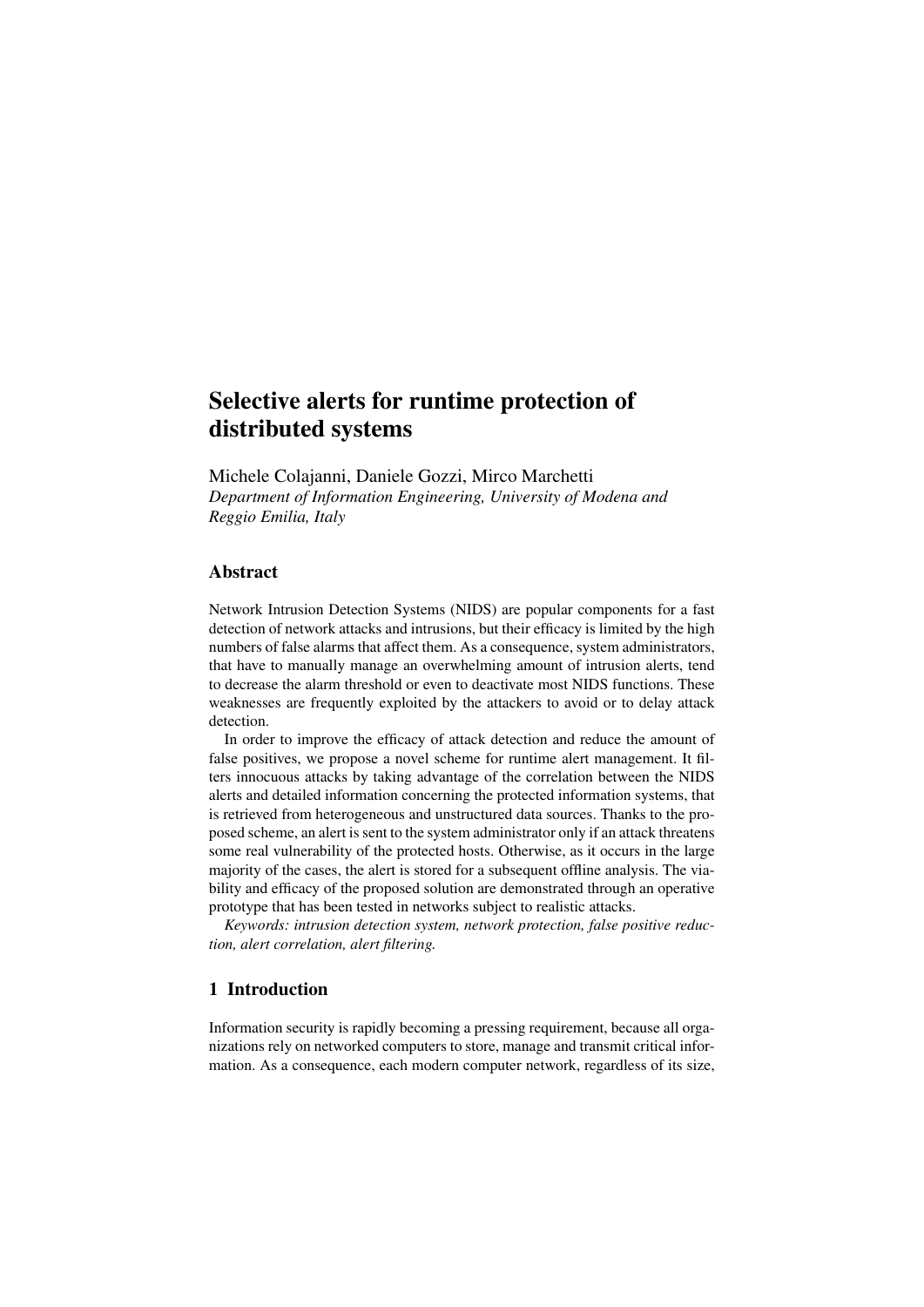must include some hardware or software appliance that protects the whole system. Beyond the first line of defense represented by firewalls, the *Network Intrusion Detection Systems* (NIDS) are the most valuable technology for increasing the network security level through a continuous monitoring and analysis of the network traffic. A generic NIDS processes a copy of the traffic flowing through the protected networks, with the aim of finding illicit activities, attacks and intrusions. Hence, a properly configured NIDS is able to spot activities that have not been blocked by a firewall, either because these attacks rely on traffic that is considered licit by a firewall or because of a misconfiguration.

Unlike the previous attacks that were mainly carried out manually, the vast majority of modern attacks are performed through self-replicating malware that is sent blindly against randomly chosen hosts. As a consequence, often a NIDS signals attacks which cannot be effective because the targeted service is not available or because that vulnerability cannot affect any host of the protected network. These alarms are false positives for the system administrator, but a NIDS alone is not able to assess whether they represent a real threat for the protected machines. Nowadays, it is the network administrator responsibility to carry out for each alarm further examinations of the incidents reported by the NIDS, as well as to devise and deploy the proper countermeasures. Hence, administrators are forced to waste precious time for a manual analysis of irrelevant security alerts. If the false positive rate is too high, the number of false alerts can easily overwhelm the number of alerts related to real network attacks by several orders of magnitude, thus rendering the NIDS completely useless, although fully functional.

Moreover, several attacker tools exist that are able to automatically trigger so called *alert storms*. They generate a large number of irrelevant alerts that overwhelm the investigation time and skills and avoid or delay attack detection.

Our goal is to allow the system administrators to focus on few relevant, high priority alerts. To this purpose, we describe a runtime alert filtering scheme that is able to discard most of the irrelevant alerts without the need of human intervention. This proposal effectively mitigates the issues related to false positives and allows a fast and focused reaction of the security team. While a typical NIDS assesses the possible risks by relying only on information conveyed by the network traffic, the proposed scheme correlates at runtime the NIDS alerts with other information coming from multiple, heterogeneous and unstructured data sources.

Once the NIDS detects an attack, the related alert is automatically examined in order to extract information related to the vulnerability that the attack tries to exploit. A list of vulnerable applications is then compared with the configuration of the host targeted by the attack. If a match is found, this means that the victim host is really vulnerable to the detected attack. As a consequence, the probability of a successful network intrusion is high, and the alert priority is raised to signal a request of immediate intervention. On the other hand, if the targeted host is not vulnerable to the attack, the alert priority can be safely lowered and stored for offline analysis.

Current alert correlation techniques employ just information collected from homogeneous sources, such as several NIDS monitoring different branches of the same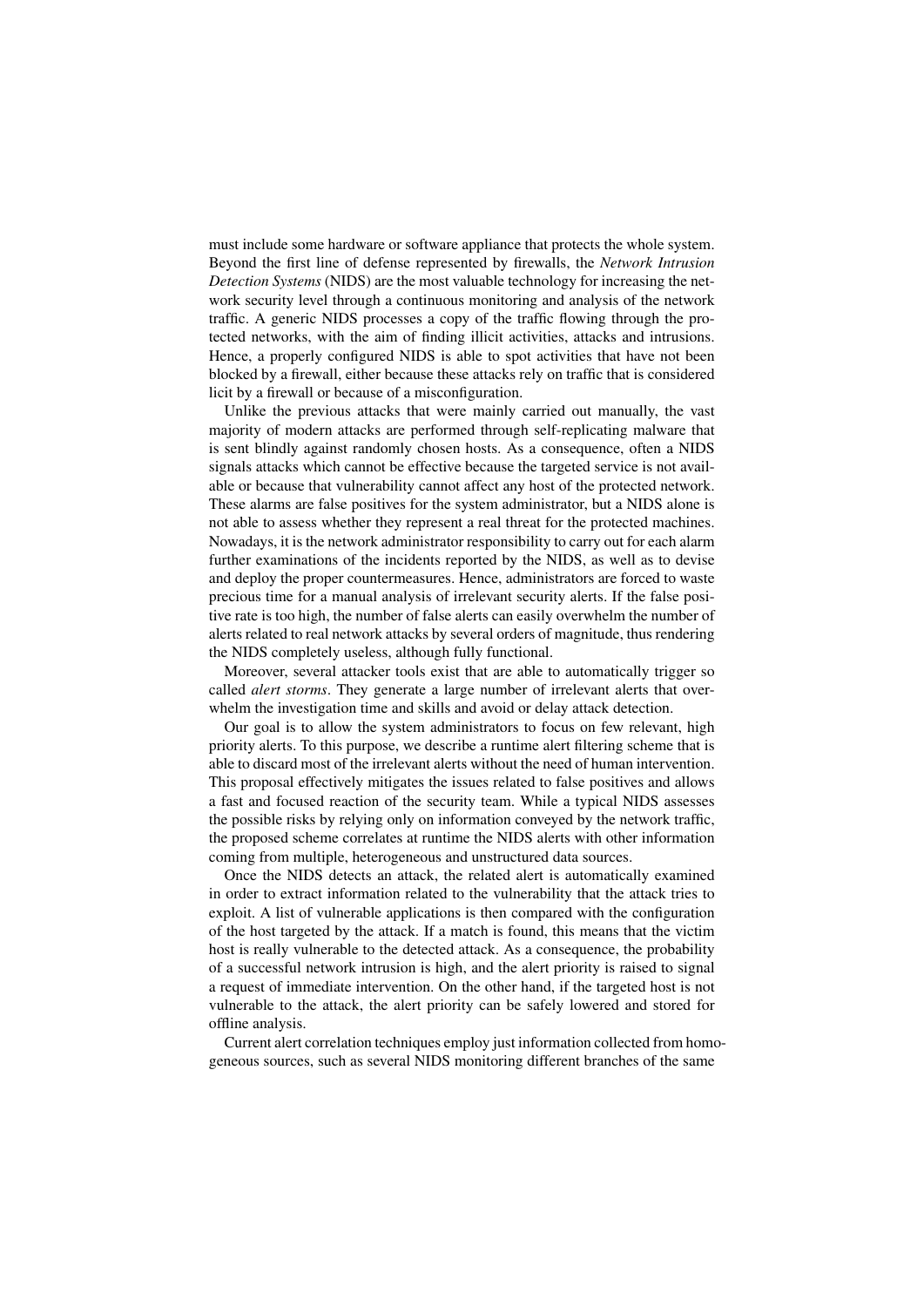network. While these techniques may be useful to collect further information on the attack, it does not help in identifying the exact level of threat that the protected systems are sustaining.

Our approach is innovative in the way we correlate intrusion alerts with different sources of data, not just with other alerts. In such a way, we can filter NIDS alerts on the basis of information that cannot be determined by the analysis of network traffic alone. In designing and realizing the described prototype we faced several challenges, such as information extraction from unstructured data sources, constant update of vulnerability-related information, and alert processing speed.

Both viability and effectiveness of the proposed solution are demonstrated through a fully operative prototype that is based on open source software: the *Snort* NIDS which is the de facto standard in the field of signature-based network intrusion detection; the hybrid IDS framework *Prelude*; the *Prewikka* software to implement a graphical user interface and administration console.

It is worth to observe that the proposed prototype can be effectively deployed to filter alerts at runtime, as soon as they are generated. As it does not introduce sensible delays, it allows the deployment of prompt and efficacy countermeasures.

The remainder of this paper is organized as follows. Section 2 describes the current shortcomings that characterize unranked NIDS alerts and motivates our innovative approach for the reduction of false positives. Section 3 outlines the proposed runtime scheme for filtering false alarms. Section 4 describes the most innovative solutions that are integrated into an operative prototype tested on a real scenario. Section 5 reports some concluding remarks.

## 2 Intrusion alert filtering and ranking

Several efforts have been devoted to the design and deployment of secure computer networks, which nowadays are a pervasive technology providing the basic infrastructure used to transmit virtually all digital data. As an example, network firewalls are included in virtually all modern operating systems and hardware devices (routers, wireless access points, modems, ...), and stand-alone network appliances are used to provide firewalling ability for Gigabit and multi-Gigabit network links. Network intrusion detection systems are part of the security infrastructure, but their potential has been understood only partially. The usage that most organizations make of NIDSs is to log intrusion attempts. Collected data is examined only after an incident has been detected through other signals (e.g., bad server behavior, huge spread of worm infections, large increase of some types of network traffic). This approach to NIDS comes from the limitations of the early deployments of such technology, which were too slow to analyze network traffic at runtime. For these reasons, the traffic was recorded and analyzed in batch mode usually at night when the system load was low.

Nowadays, modern NIDS are able to analyze data at runtime and therefore they can be used to detect attacks while they are occurring. Once the NIDS has identified an illicit network activity, an alert is immediately generated and sent to the system administrator, which receives several useful information, such as the host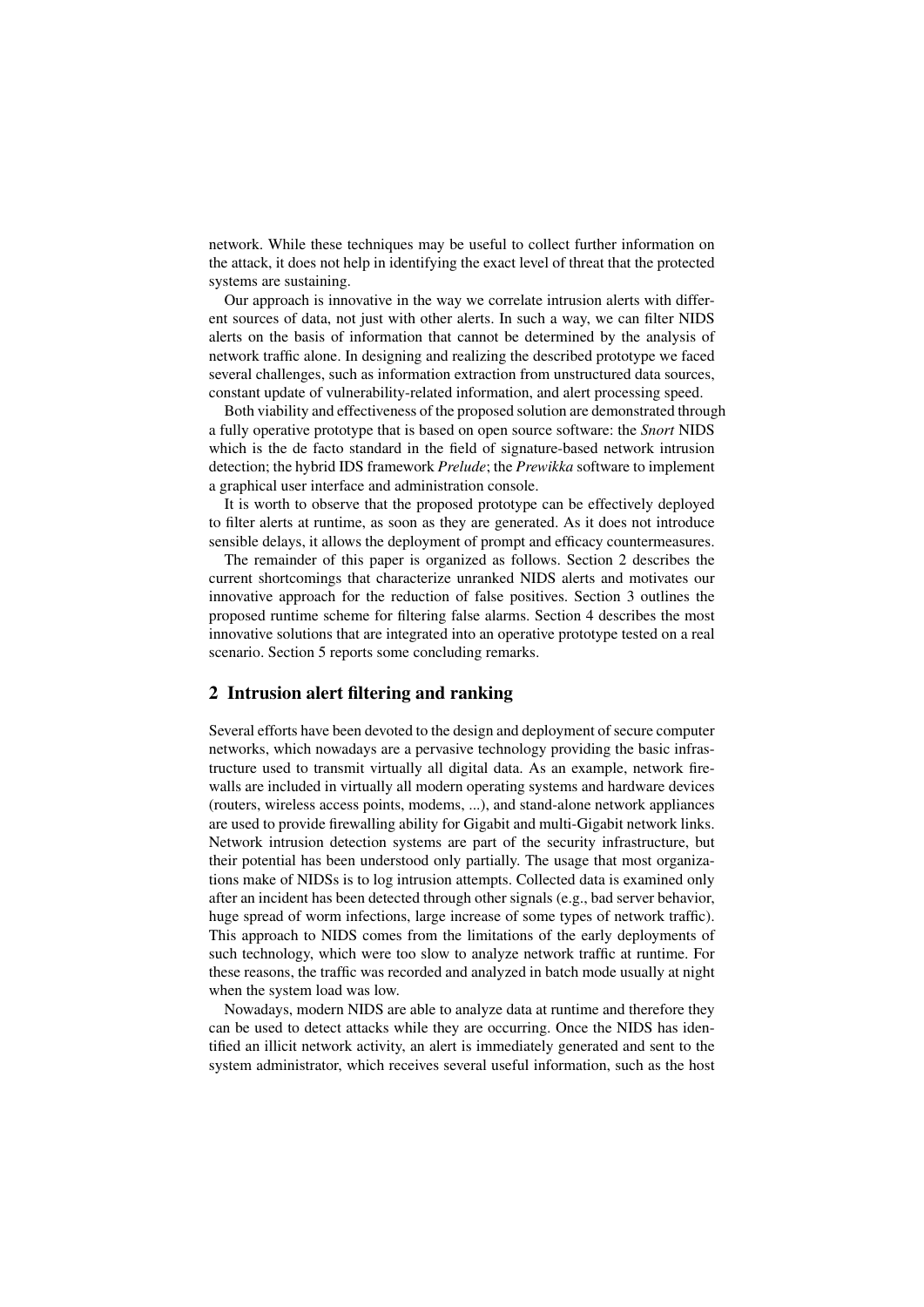that has been targeted by the attack and the vulnerability that the attack tried to exploit.

The worst problem that administrators have to face while dealing with the alerts generated by a NIDS is represented by the *false positive* rate (the impact of false positives on Intrusion Detection Systems reliability has analyzed in [1]). By false positive we mean all network activities that are licit or completely harmless to the protected systems, but that have been erroneously signaled by the NIDS as a security threat. We should also consider that several techniques can be utilized by skilled attackers to cover up the attack traces by forcing a NIDS to generate storms of irrelevant alerts [2, 3]. If the NIDS is properly working, the real attack is likely identified and signaled, but this important alert is hidden among several thousands of other irrelevant and misleading alerts. This kind of diversion is very effective because it prevents a timely deployment of proper countermeasures by an administrator that is overwhelmed by the large amount of alerts.

The administrators of targeted hosts can deploy appropriate countermeasures timely, only if there is a way to distinguish between random attack attempts and possibly successful break-ins. We observe that the distinction between these two types of events depends on the software installed on the targeted machines: attempts at compromising a service which is not installed or attacks exploiting a vulnerability that has been patched do not deserve worrying.

The field of intrusion detection alert management have been extensively studied in literature. The first steps aimed to relieve the administrator from the burden of analyzing redundant alert led to design of *alert fusion* techniques [4]. While alert fusion may help by aggregating several homogeneous alerts, it suffers several drawbacks addressed by our proposal. First of all, aggregation itself is not useful to assess the real alert dangerousness. Moreover, alert fusion algorithms rely only on intrusion detection alerts, and does not leverage any external information source.

Authors of [5] proposed a formal aggregation scheme able to correlate alerts exploiting the same vulnerability. To do so, their design makes use of vulnerability information. However, their proposal is just a more sophisticated fusion algorithms, that does not assess the threat level of an alert. Moreover, their aggregation scheme rely on a single, homogeneous and structured vulnerability database.

The process of automatically ranking vulnerabilities on the bases of a computed threat level has been called *alert verification* in [6] and [7]. Following the classification scheme proposed in those papers, our proposal can be classified as a passive alert verification scheme, meaning that our alert verification is carried out without an active interaction with the system(s) targeted by an attack. This characteristic is indeed desirable, and allow our system to verify alerts in real time, without imposing load on the monitored systems and without relying on results generated by a possibly compromised machine. In [6] and [7], authors propose an alert verification scheme based on a single, structured vulnerability database. The dependency on a single information source is clearly identified as a drawback in [8], due to possible incompleteness, lack of timely updates, and lack of trust in the single information provider. Those issues are not solved in the paper, and left as an open question.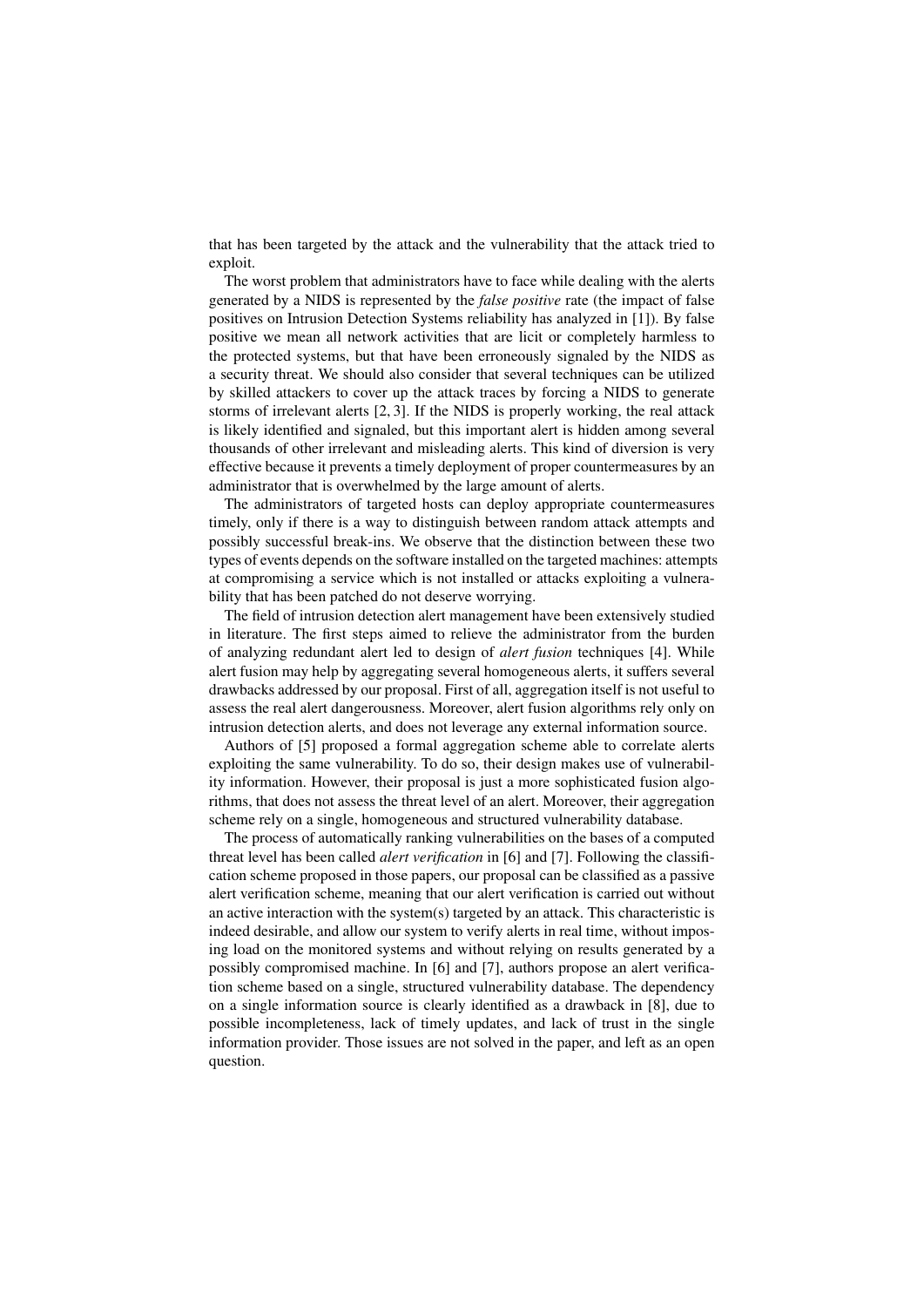The main strength of our approach, that clearly differentiate the proposed alert verification scheme from all the previous works, is the ability to leverage a vast amount of vulnerability data, built upon multiple, heterogeneous and unstructured information sources. This critical task is carried out by parsing and semantically tagging unstructured information, with techniques borrowed by the data mining field.

A worth noticing works in which data mining techniques are applied in the network intrusion detection context are [9] and [10]. However, in those papers data mining techniques are proposed for attack detection, while intrusion alert management is not considered.

Finally, other attempts at identifying complex attack scenarios, so as to help human users, have been discussed in [11]. However, that approach is suitable for offline analysis, while the solution proposed in our paper is able to perform runtime threat evaluation, thus allowing for a timely deployment of proper countermeasure(s).

A lower amount of false positive alerts augments the runtime analysis efficacy and allows a broader application of the so called *Network Intrusion Prevention Systems* (NIPS) [12]. They are the most modern versions of NIDS that are able to automatically deploy some proactive countermeasure(s) after an alert, for example by intervening on firewall rules at runtime.

It is important to observe that the type of analysis that we perform at runtime is usually done *post mortem* in hosts with clear signs of attacks. On the other hand, we think that if a NIDS is utilized just as a sophisticated logging tool, we do not fully develop its potential and we preclude the chance of rapidly deploying responses to attacks.

## 3 System design

The proposed scheme for prioritizing alerts and reducing the false positive ratio relies on the correlation of data coming from three heterogeneous domains:

- 1. NIDS alerts.
- 2. detailed description of the software installed on each machine of the protected network.
- 3. Several external online vulnerability reports.

Our aim is to integrate at runtime the existing knowledge on vulnerabilities and local software configurations with the intrusion alerts raised by the NIDS. By knowing the real vulnerabilities that affect some machines of the protected network, we can highlight the attacks exploiting these vulnerabilities by raising the priority of the related NIDS alerts. On the other hand, the priority of alerts related to attacks trying to exploit vulnerabilities that do not affect the hosts can be safely lowered, and their analysis postponed. Although one might argue that known vulnerabilities should be corrected as soon as they are found, several circumstances exist in which it is impossible or extremely difficult to correct known software vulnerabilities in a short time. Let us consider as examples: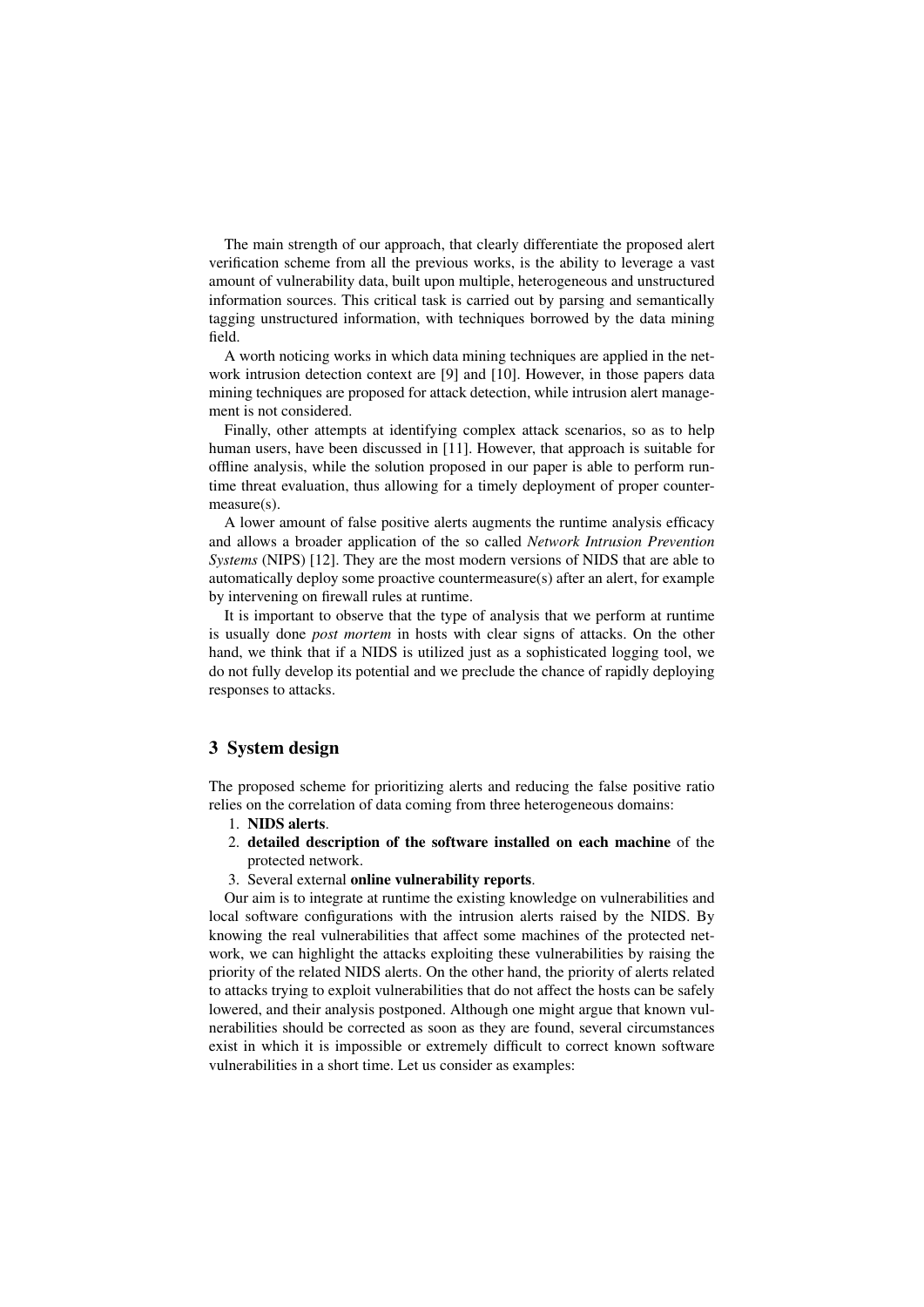

Figure 1: Architecture design

- there is a time between a vulnerability disclosure and the patch released by the software producer;
- within large organizations, comprising a large number of hosts with heterogeneous software and hardware platforms, updating may take a long time;
- a patch may introduce an incompatibility with previous software versions (for example if the organization is using legacy software) and not installed on purpose;
- some vulnerability is protocol specific and no immediate patch exists.

The design of the proposed architecture is shown in Figure 1

Intrusion alert information is commonly expressed as one or more identifiers in the context of heterogeneous online vulnerability repositories, that can be freely consulted [13–17]. From these sources, we extract a complete list of the vulnerable operating systems and applications, including their revision numbers.

To leverage the knowledge contained in the several external data sources that can be used by the proposed systems, it is necessary to convert the heterogeneous and unstructured data in a structured and homogeneous vulnerability database. This task is performed by means of parsers. A parser is in charge for analyzing data belonging to a single data source and producing as output structured information compliant with a standard data format, used by all the parsers. Parsed information is then materialized in the *structured vulnerability information database*, ready to be used for alert filtering and prioritizing. Depending on the source size and on the computational complexity related to its analysis, the parsing of a complete data source may require several hours. However, once an information source have been parsed for the first time, it is easy to keep the structured vulnerability database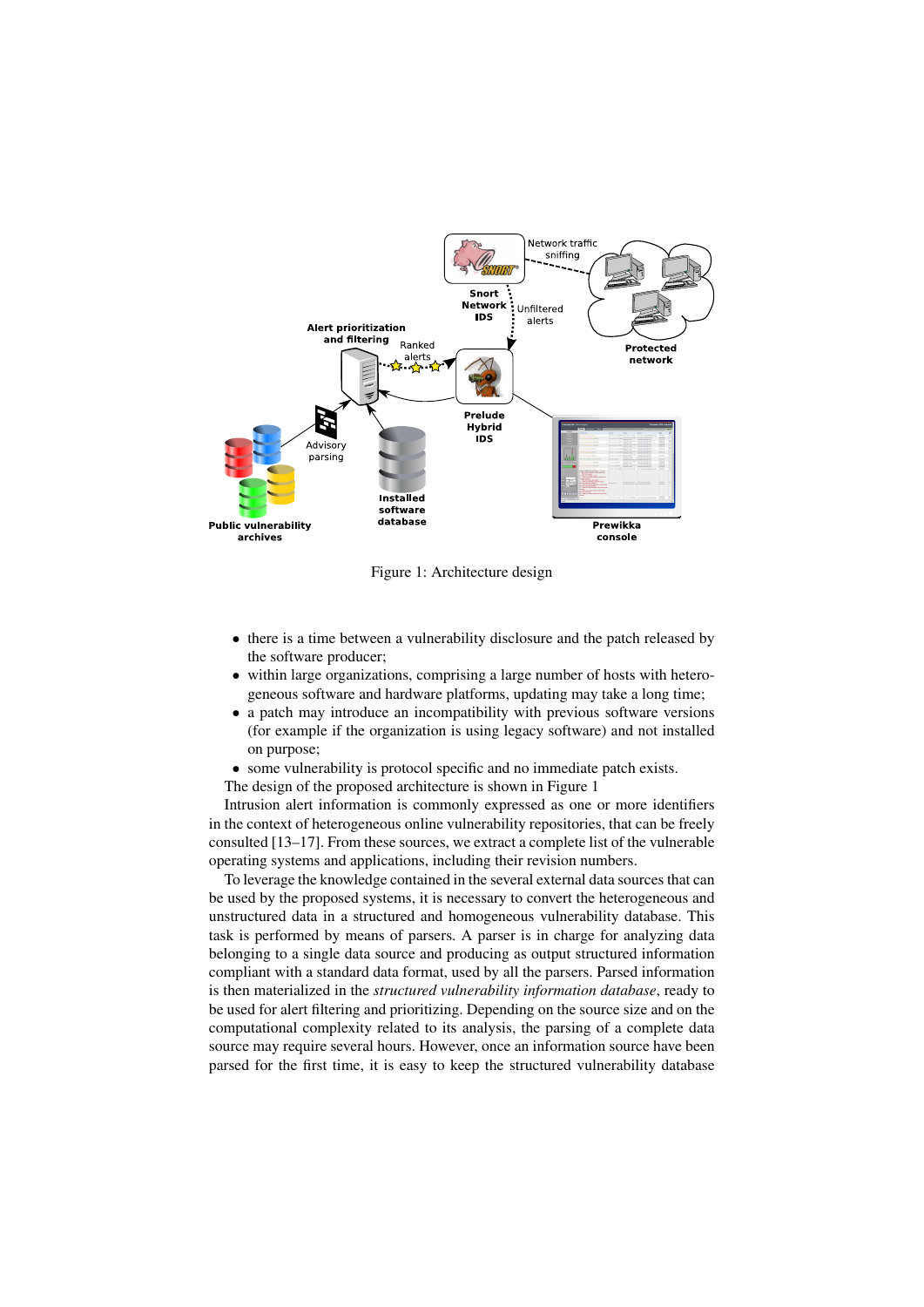constantly updated by parsing only new and recently modified elements in the data source.

The *installed software database* is used to store and retrieve all the knowledge related to the software installed on the machines installed in the protected network. It is a main administrator duty to report which software and version are installed on each machine and to keep that list updated and consistent. While there not exist a single automated tool able to perform this task without human intervention, useful information can be gathered from package management software. However, we remark that a network administrator should already know the exact configuration of the administered machines to be able to apply the correct patches and to keep the software updated.

The *alert filter* is the central element of the proposed architecture. Its purpose is to receive all the alerts generated by the intrusion detection system, to evaluate their level of threat for the protected machines and to rank each alert based on that treat level. Ranked alert are then presented to the administrator for further analysis.

For each alert generated by the intrusion detection system, the alert filter extracts the information related to the vulnerability that the attacker tried to exploit and to the targeted host. After having identified the vulnerability, the alert filter looks up all the vulnerable applications in the structured vulnerability information database. It is worth noticing that, assuming that the database uses a unique vulnerability identifier (as example, the vulnerability ID used by the NIDS) as an index, this operation can be performed in a very low time. Concurrently, the identifier of the host targeted by the attack (e.g., its IP address) is used to retrieve a complete list of the installed applications. After that, those two lists are compared in order to identify if the attacked system runs one or more vulnerable applications. If this is the case, than there is an high probability that the attacker succeeded in compromising the targeted machine, and the alert priority is increased. Otherwise, the attack failed, and the alert priority can be safely lowered. We remark that the comparison among the two application list (which are usually contain only a few elements each) is very low, and comparable, if not lower, than the computational complexity of the packet analysis performed by the intrusion detection system. Hence, all this operation can be performed at runtime with respect to the NIDS activities.

Our tool is able to effectively highlight the most significant alerts in real time, thus allowing system administrators to focus their attention just on real intrusions, without losing precious time in the analysis of a multitude of insignificant and misleading alerts.

### 4 Prototype

The proposed data aggregation and runtime alert filter is implemented through a combination of open source software that we can modify and integrate for our purposes. The main software components are based on the *Snort* NIDS which is the most popular signature-based network intrusion detection system, and on the hybrid IDS framework named *Prelude* [18]. To facilitate prototype operations, we have implemented a graphical user interface and administration console through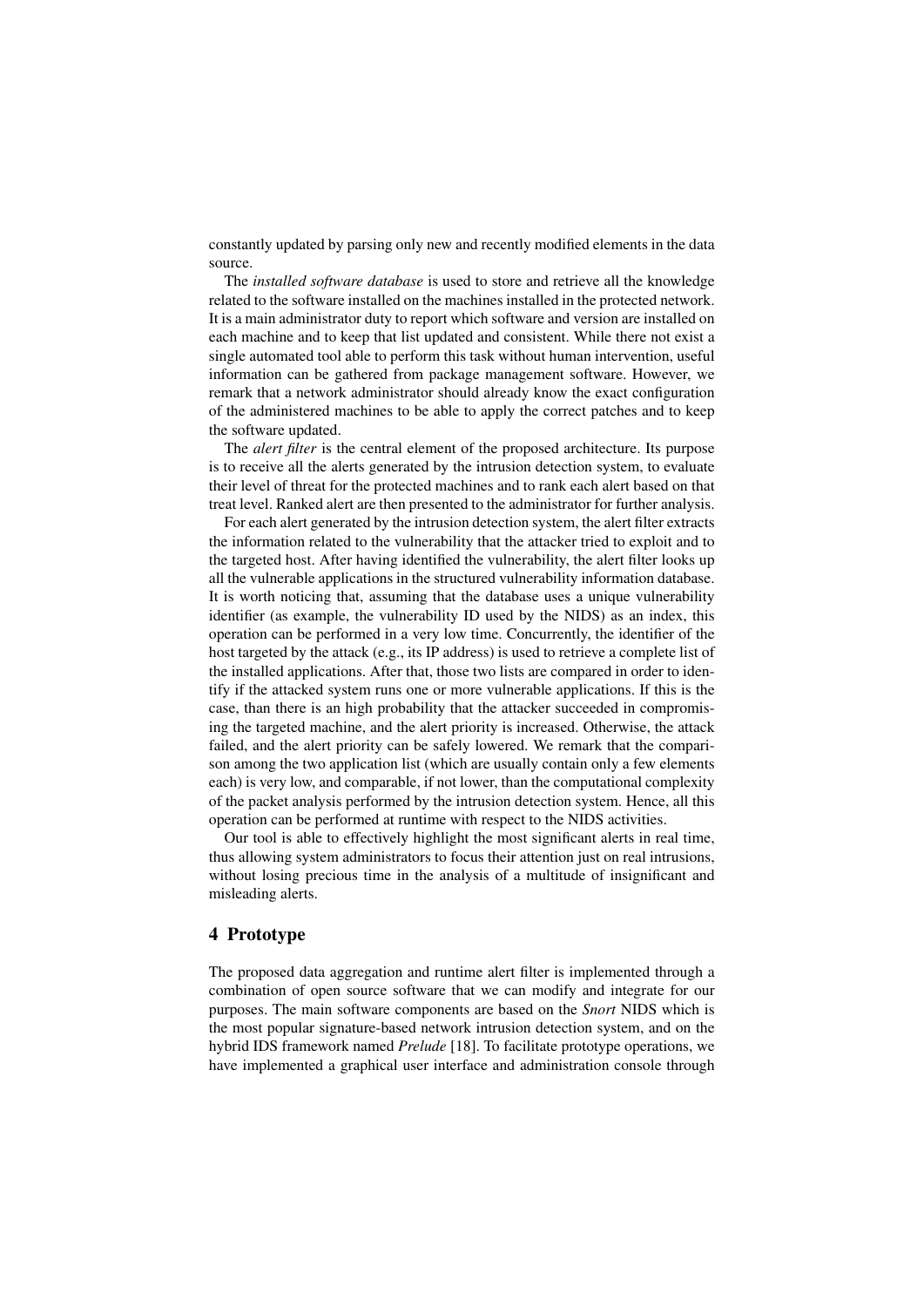#### the *Prewikka* software.

The Prelude manager is configured in alert-relaying mode. A custom manager module specifically implemented in this project applies its previous knowledge to each incoming alert.

Vulnerability descriptions are gathered off-line from existing archives (currently from Bugtraq [19]) and are updated periodically. We build a database of known vulnerabilities through these Bugtraq descriptions and a custom parser. We assume that a suitable list of installed software for each machine of the organization is provided by the administrator. Every intrusion alert triggers a lookup in the vulnerability database, from which we retrieve the list of software targeted by the attack. Thanks to offline data mining operations, a lookup in the stored list of installed software for the targeted machine is sufficient to know if there is a real risk. Intrusion alerts which pass this validation are marked as high priority, while other alerts are kept as a proof for later investigation.

#### 4.1 External data source integration

Intrusion alerts are marked by a unique identifier of the triggered rule (called *Snort Identifier*, or SID in Snort) and each rule has a reference to a Web page describing the vulnerability. Most rules reference online vulnerability description repositories, so the list of applications affected by a specific vulnerability can be obtained through a parser that is able to extract information from vulnerability reports.

By examining the set of Snort rules freely available from Sourcefire, inc. [20] we noticed that there are a few major sources for rules references: CVE [14], Nessus [21], ArachnNIDS<sup>1</sup>, Bugtraq [19], Microsoft, Application Security Inc. [22] and McAfee Inc. [23]. Instead of relying on one information source, our choice is to merge data coming from several sources, thus achieving a complete and vendoragnostic list of vulnerabilities and vulnerable applications.

We extract data from the vulnerability report Web pages that the advisory service is offering and integrate an external data source through a suitable parser specifically implemented for this purpose. In particular, the parser is able to transform the unstructured or semi-structured advisory data into a structured description of the vulnerabilities, that are directly usable by the alert filtering and ranking element.

The deployed NIDS (or NIDSs, when a network requires more than one intrusion detection sensor) is not directly affected by the alert aggregation framework. Alerts are issued through a remote logging facility, while filtering and ranking occur only on the centralized alert database.

From the alerts issued by the NIDS sensors we are able to extract the IP address of the targeted host and the TCP or UDP destination port, so as to determine the service which is being attacked. The identifier of the triggered Snort rule is utilized to extract the vulnerability description from the archive which contains it (Snort

<sup>&</sup>lt;sup>1</sup> arachNIDS was the *Advanced Reference Archive of Current Heuristics for Network Intrusion Detection Systems*, its development was discontinued in 2001, the project was hosted on http: //whitehats.com/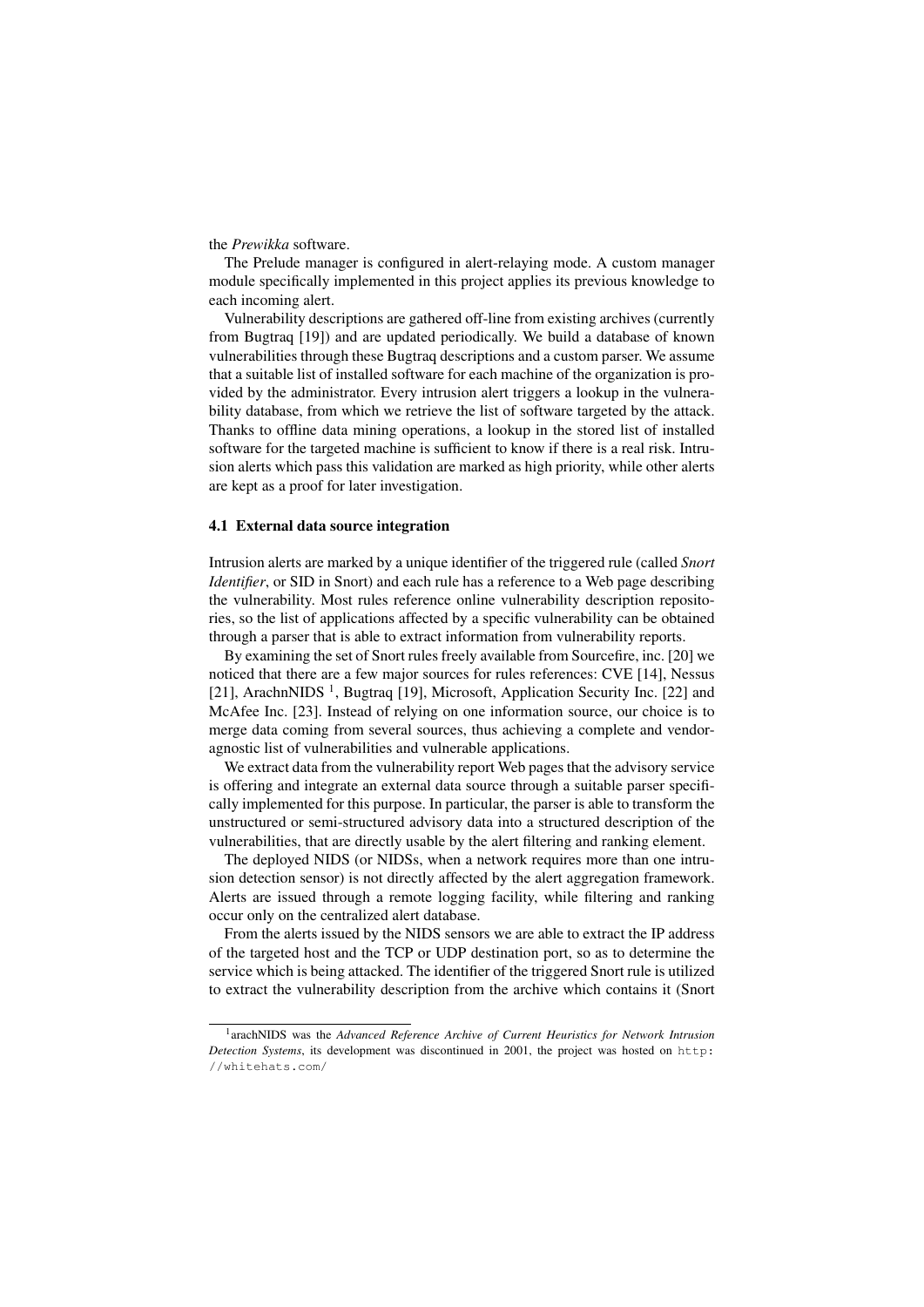

Figure 2: Alert collection from multiple sources

rules references span over many archives), while a lookup in the installed applications database is sufficient to know the exact name and version of the actually running application. Searching the running application in the list of the applications affected by the attack is sufficient to determine if there exists a real threat. If this is the case, the priority of the alert is raised. This technique allows for effective mitigation of *alert storms*, diversion attacks produced by a variety of automated tools.

At any given time, there are some vulnerabilities which are known only to a small group of security researchers, software developers or criminals. The research community refers to these vulnerabilities as *0-day*. Since they are not found in public vulnerability archives, the corresponding alerts (if any are issued) will not be assigned a high priority by our ranking system. There are some generic Snort rules which raise alerts upon intercepting byte sequences that are commonly found in remote exploits such as simple unencoded shellcodes. However, the incident handling operations do not differ from what is traditionally done with an unfiltered/unranked alert system: look up past records to find the attacks, if they triggered some minor generic alert.

## 4.2 System management

A list of installed software and operative systems may be prepared directly by the administration personnel or may be inferred through a fingerprinting tool such as *nmap* from a remote host. (The identification of remote services and operative sys-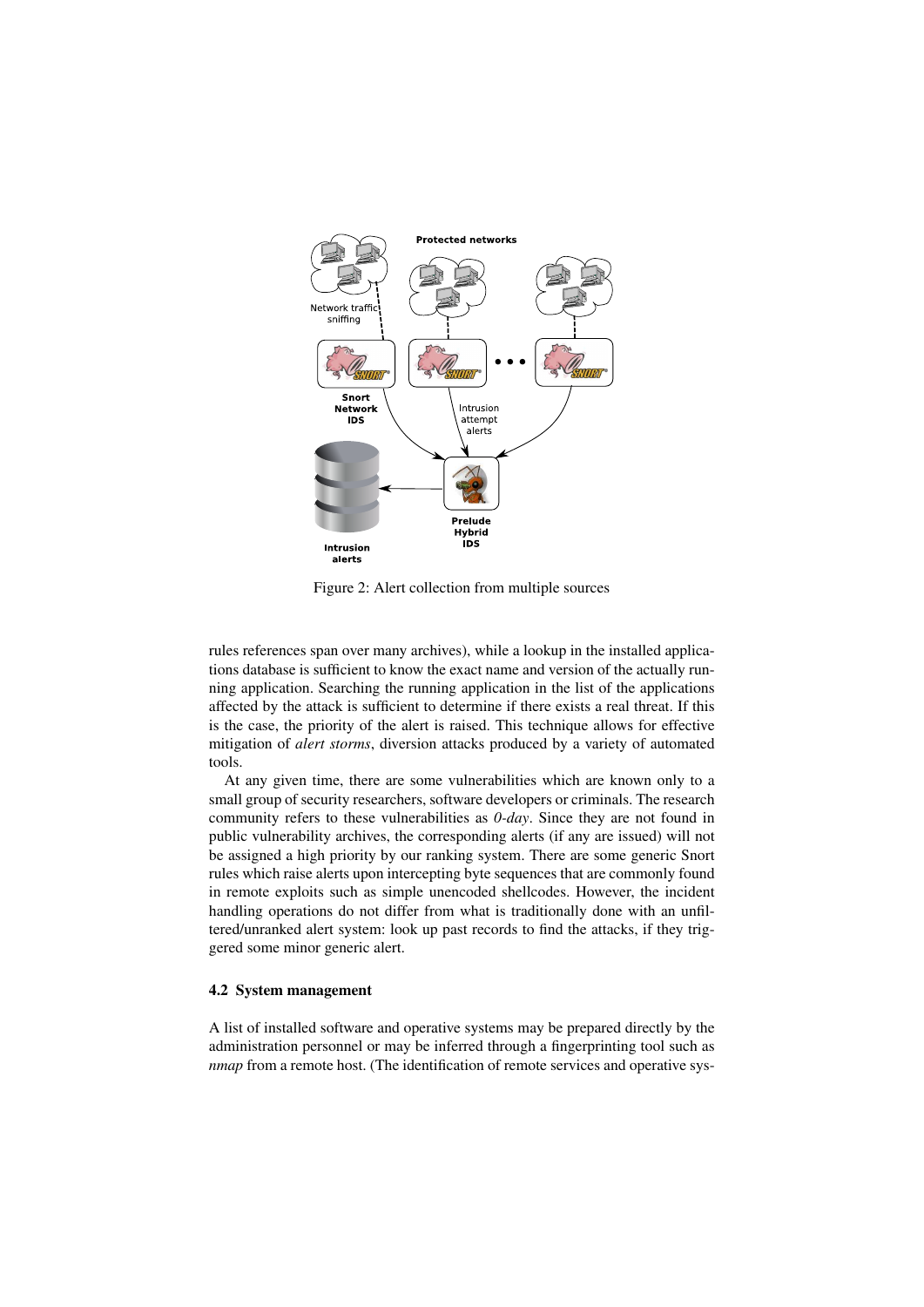tems using fingerprinting is just one of the features offered by the Nmap scanner.) In either case, the proposed system knows if the attack has likely succeeded or the alert was just a false positive by comparing the software sustaining the attack to the list of targeted software.

The Prelude hybrid IDS system provides alert aggregation from any intrusion detection system which supports logging through the Prelude interface library (*libprelude*). The task of examining security alerts is carried out by a human operator through an appropriate graphical interface. Prewikka is a Web interface to the Prelude alert database which helps investigating security incidents and tracking the deployed intrusion detection sensors status. High-priority alerts are emphasized in the alert view presented to the security team, so as to highlight the attacks which were most likely successful.

#### 4.3 System validation

To verify the effectiveness of the proposed solution, we tested our prototype in different controlled network environments. We carried out several experiments for different system and workload scenarios. In each of them, we injected some network attacks targeting vulnerable applications installed in the protected hosts, as well as several irrelevant attacks. Our system has always been able to evidence the really dangerous attacks by raising the priority of their alerts. High priority alerts were also clearly distinguishable from ordinary alerts in the graphical user interface.

We remark that the delay introduced by the alert filtering at runtime is minimal, and fully compatible with runtime traffic analysis and system protection. The operations performed by the alert ranking framework require only two searches in indexed fields (identifier of the vulnerability and IP address of the targeted machine) and the comparison of two lists of strings (the names of the vulnerable software and the currently installed software). The efficiency of runtime operations are guaranteed by a continuous offline data mining that relies on parsers to integrate data from multiple and heterogeneous data sources.

## 5 Conclusion

We present a novel scheme to filter false alarms by correlating network intrusion functions with previously acquired knowledge in the domain of security vulnerabilities and local software deployment. This proposal greatly reduces the need for extensive manual analysis. The most immediate benefit is the chance to know at runtime if a serious threat is endangering the protected network, instead of noticing it only after a successful inter alert correlation which may require more than one host to be compromised. This effect is achieved through a substantial and completely automated filtering of false positives, that is carried out by applying prior knowledge concerning the administered domain. This filtering process highlights only the alerts that represent a real security threat for the protected systems, thus relieving the network administrator of the burden of manually analysing a mul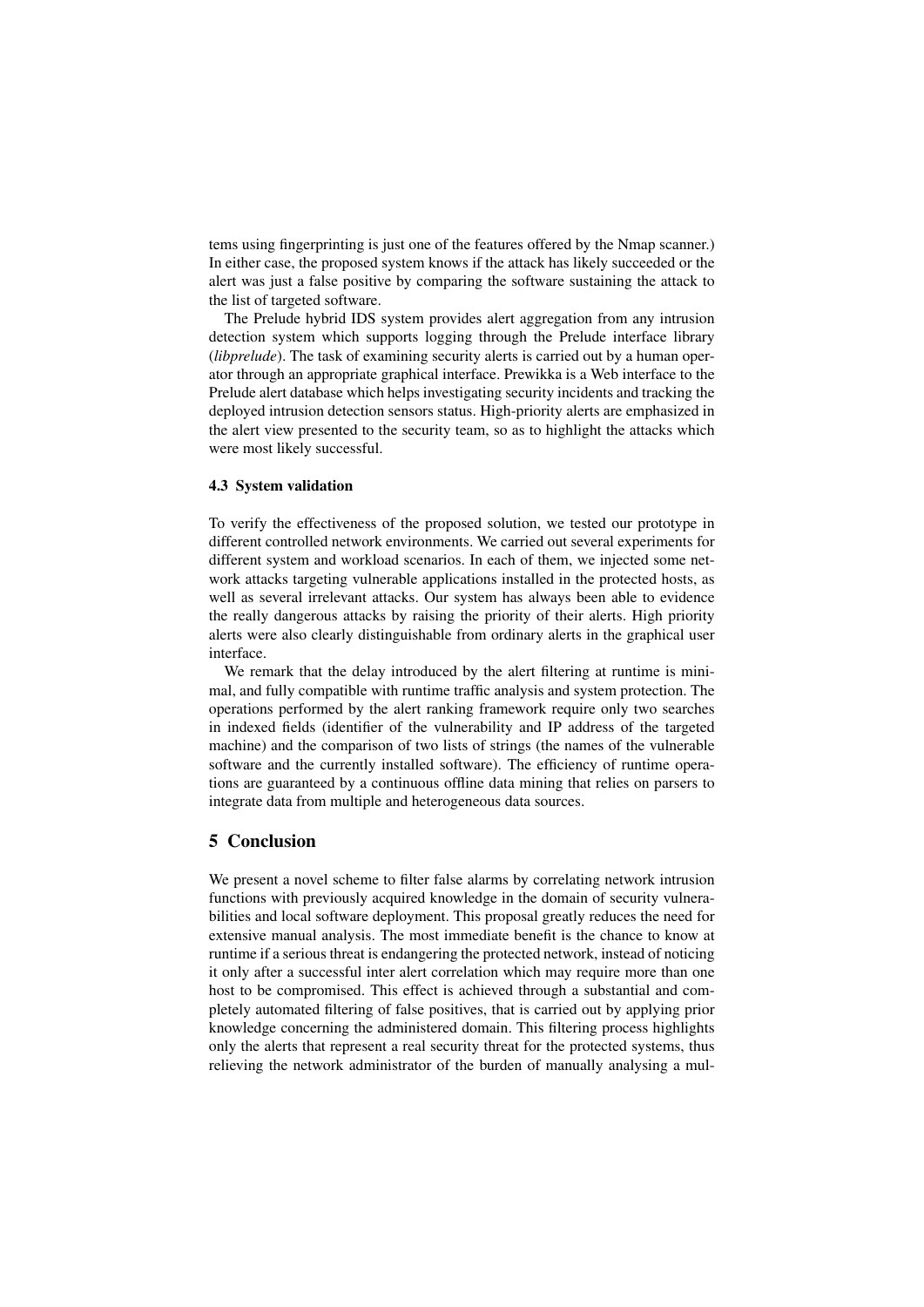titude of irrelevant and misleading alerts. Both viability and effectiveness of the proposed approach have been demonstrated through an operative prototype, based on well known and widely deployed open source software. Prototype performance is compatible with runtime filtering of intrusion alerts.

## References

- [1] Axelsson, S., The base-rate fallacy and its implications for the difficulty of intrusion detection. *ACM Conference on Computer and Communications Security*, pp. 1–7, 1999.
- [2] Mutz, D., Vigna, G. & Kemmerer, R., An experience developing an IDS stimulator for the black-box testing of network intrusion detection systems. *Proceedings of the 2003 Annual Computer Security Applications Conference (ACSAC '03)*, Las Vegas, Nevada, pp. 374–383, 2003.
- [3] Patton, S., Yurcik, W. & Doss, D., An achilles' heel in signature-based ids: Squealing false positives in snort, 2001.
- [4] Li, Z., Chen, Y. & Beach, A., Towards scalable and robust distributed intrusion alert fusion with good load balancing. *Proc. of the SIGCOMM Workshop on Large Scale Attack and Defense (LSAD06)*, 2006.
- [5] Morin, B., M, L., Debar, H. & Ducass, M., M2d2: A formal data model for ids alert correlation. *Proc. of the 5th symposium on Recent Advances in Intrusion Detection (RAID 2002)*, 2002.
- [6] Valeur, F., Vigna, G., Kruegel, C. & Kemmerer, R.A., A comprehensive approach to intrusion detection alert correlation. *IEEE Transactions on Dependable and Secure Computing*, 2004.
- [7] Kruegel, C. & Robertson, W., Alert verification: Determining the success of intrusion attempts, 2004.
- [8] R. Gula, ©Tenable Network Security, Inc., Correlating IDS alerts with vulnerability information, 2002. Available at http://www.nessus.org/ whitepapers/va-ids.pdf.
- [9] Lee, W. & Stolfo, S.J., Data mining approaches for intrusion detection. *Proc. of the Seventh USENIX Security Symposium (SECURITY '98)*, 1998.
- [10] Portnoy, L., Eskin, E. & Stolfo, S.J., Intrusion detection with unlabeled data using clustering. *Proc. of ACM CSS Workshop on Data Mining Applied to Security (DMSA-2001)*, 2001.
- [11] Ning, P., Cui, Y. & Reeves, D., Constructing attack scenarios through correlation of intrusion alerts, 2002.
- [12] Botwicz, J., Buciak, P. & Sapiecha, P., Building dependable intrusion prevention systems. *Proc. of International Conference on Dependability of Computer Systems*, 2006.
- [13] Open Security Foundation, Open source vulnerability database, 2008. Available at http://osvdb.org/.
- [14] Department of Homeland Security, Common vulnerabilities and exposures, 2008. Available at http://cve.mitre.org/.
- [15] National Institue of Standards and Technology, National vulnerability